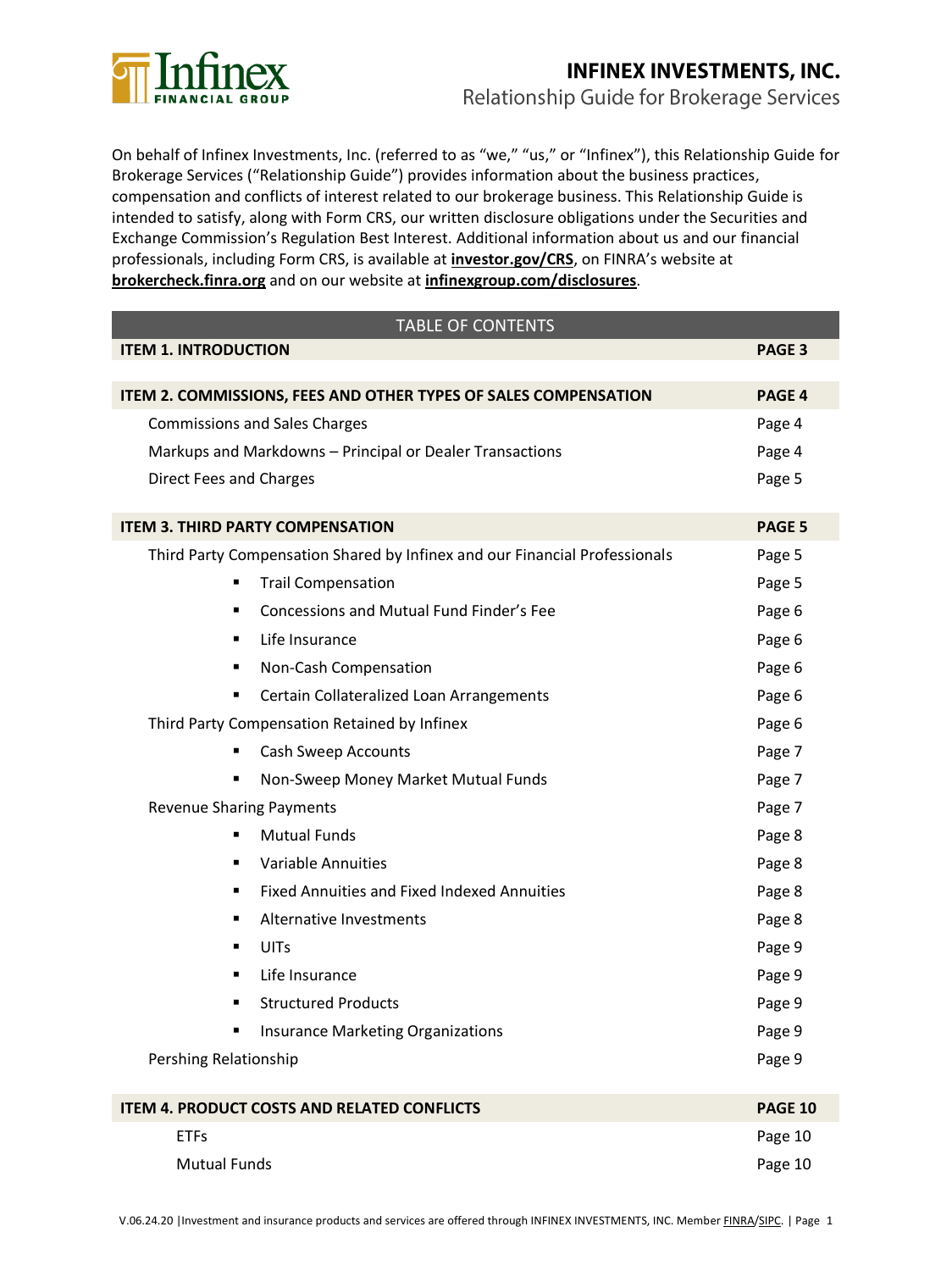| Annuities                                                               | Page 10        |
|-------------------------------------------------------------------------|----------------|
| <b>Alternative Investments</b>                                          | Page 10        |
| <b>UITs</b>                                                             | Page 10        |
| Share Class and Fund Selection                                          | Page 10        |
|                                                                         |                |
| ITEM 5. CLIENT REFERRALS, OTHER COMPENSATION AND OTHER CONFLICTS        | <b>PAGE 11</b> |
| Payment for Referrals                                                   | Page 11        |
| Margin                                                                  | Page 11        |
| <b>Error Correction</b>                                                 | Page 11        |
| <b>Rollovers and Exchanges</b>                                          | Page 12        |
| Limitations on Investment Recommendations                               | Page 12        |
| <b>Compensation of Certain Infinex Employees</b>                        | Page 12        |
| Participation or Interest in Client Transactions                        | Page 12        |
|                                                                         |                |
| ITEM 6. FINANCIAL PROFESSIONAL COMPENSATION, FEES AND RELATED CONFLICTS | <b>PAGE 13</b> |
| Cash Compensation                                                       | Page 13        |
| <b>Other Benefits</b>                                                   | Page 14        |
| Fees Charged to Financial Professionals                                 | Page 14        |
| Recruitment Compensation and Operational Assistance                     | Page 14        |
| <b>Outside Business Activities of Financial Professionals</b>           | Page 15        |
| <b>Compensation for Other Services</b>                                  | Page 15        |
| Conflict Between Advisory and Brokerage Accounts                        | Page 16        |
| Political and Charitable Contributions/ Gifts                           | Page 16        |
| Financial Professional as Trustee/Executor                              | Page 16        |
|                                                                         |                |
| <b>ITEM 7. OTHER FINANCIAL INDUSTRY AFFILIATIONS</b>                    | <b>PAGE 16</b> |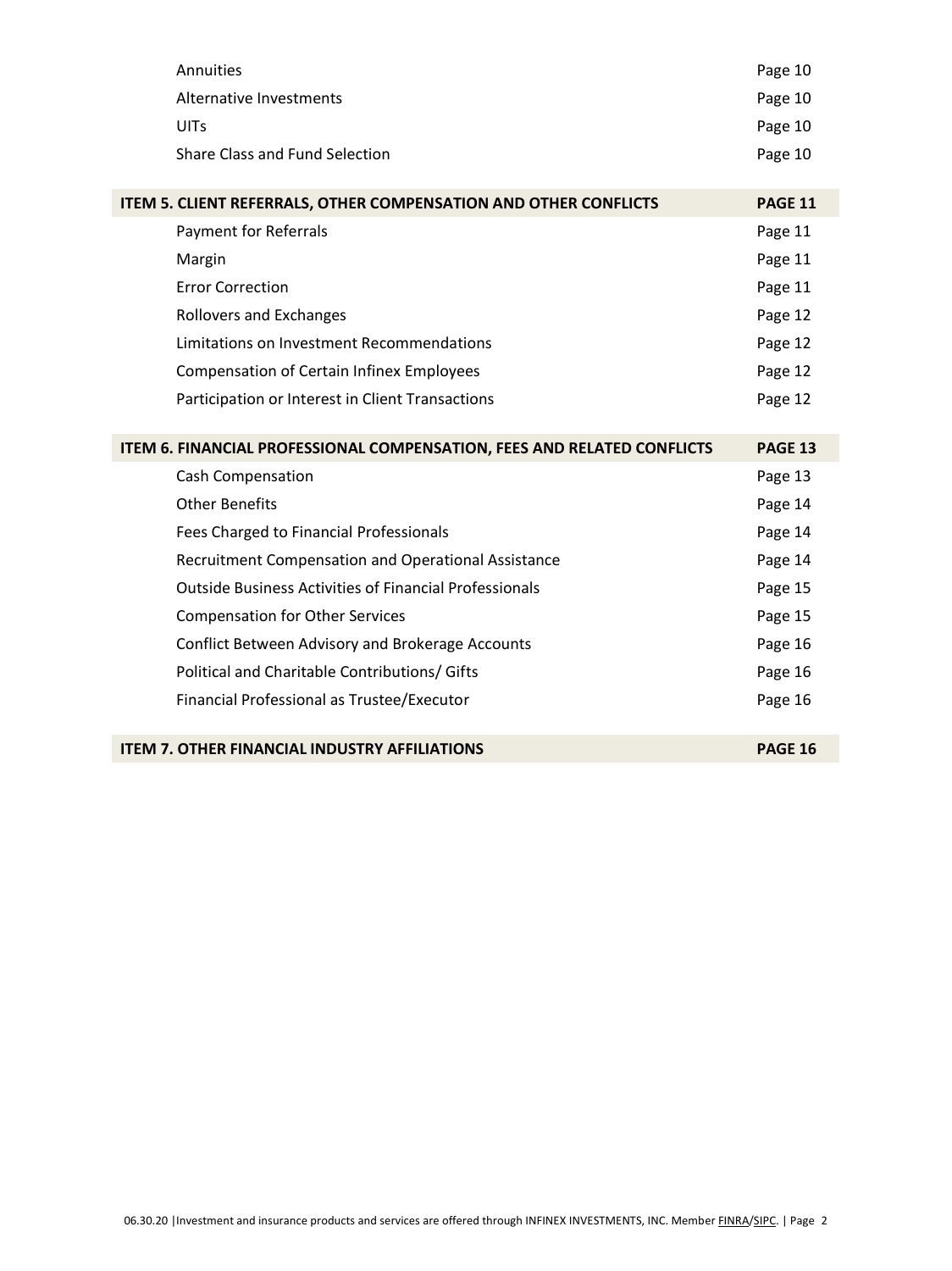#### ITEM 1. INTRODUCTION

 Infinex is a Connecticut corporation headquartered in Meriden, Connecticut. We are a broker-dealer registered with the Securities and Exchange Commission ("SEC") and member of the Financial Industry Regulatory Authority ("FINRA") and the Securities Investor Protection Corporation ("SIPC"). We are also registered as an investment adviser with the SEC. We are qualified to sell insurance products in all 50 states. As a broker-dealer, we transact business in various types of securities, including mutual funds, exchange-traded funds ("ETFs"), stocks, bonds, options, private and public partnerships, variable annuities, Unit Investment Trusts ("UITs"), real estate investment trusts ("REITs") and other investment products.

 We maintain a network of individuals, referred to as "financial professionals", who offer brokerage services, investment advisory services, or both, depending on their registrations. Some of our financial professionals are investment adviser representatives ("IARs") of Infinex. We sometimes refer to these specific financial professionals as "financial advisors" or "advisors." Many of our financial professionals work on the premises of unaffiliated financial institutions, such as banks and credit unions. Our financial professionals are primarily independent contractors of Infinex (whether working in a bank or credit union or on their own), though there are some who are employees. Our financial professionals are dispersed throughout the U.S. and often market services under their own business name or in a name related to the financial institution they are affiliated with.

 Although most financial professionals offer both brokerage and investment advisory services, some only offer brokerage services and others only offer investment advisory services. When you are discussing services with a financial professional, you should ask what capacity the financial professional is acting or will be acting – as a broker-dealer registered representative and/or an IAR – when providing services to you. In general, all of the recommendations provided to customers by our financial professionals will be made in a broker-dealer capacity unless they expressly tell you otherwise at the time of the recommendation. Any such statement will be made to you orally by your financial professional.

 This Relationship Guide discusses important information regarding financial professionals who act as registered representatives of Infinex in our capacity as a broker-dealer. For more information about us and the services financial professionals provide when they act as IARs, please see our Form ADV disclosure brochures available on **[infinexgroup.com/disclosures](https://www.infinexgroup.com/disclosures)**. For additional information on which type of investment account is right for you, please see our Form CRS (Customer Relationship Summary) available on **[investor.gov/CRS](https://www.investor.gov/CRS)** or **[infinexgroup.com/disclosures](https://www.infinexgroup.com/disclosures)**.

 Like all financial services providers, Infinex and its financial professionals have conflicts of interest. Infinex and its financial professionals are compensated directly by customers and indirectly from the investments made by customers. When customers pay us, we typically get paid an upfront commission or sales load at the time of the transaction and in some cases a deferred sales charge. If we are paid an upfront commission, it means we are paid more when the customer engages in more transactions. When we are paid indirectly from the investments made by customers, we receive ongoing compensation, typically called a "trail" payment, for as long as a customer holds an investment. In addition, we receive compensation from the sponsors of some of the investment products that customers purchase through us. The amount we receive varies depending on the particular type of investment a customer makes. The compensation described in this Relationship Guide represents the maximum gain or profit we receive on an investment, before subtraction of our expenses.

 Please also note that not all of the conflicts described in this Relationship Guide apply to a particular financial professional, his or her services or all the products we sell. The types and amounts of compensation we receive change over time. You should ask your financial professional if you have any questions about compensation, costs, fees, or conflicts of interest.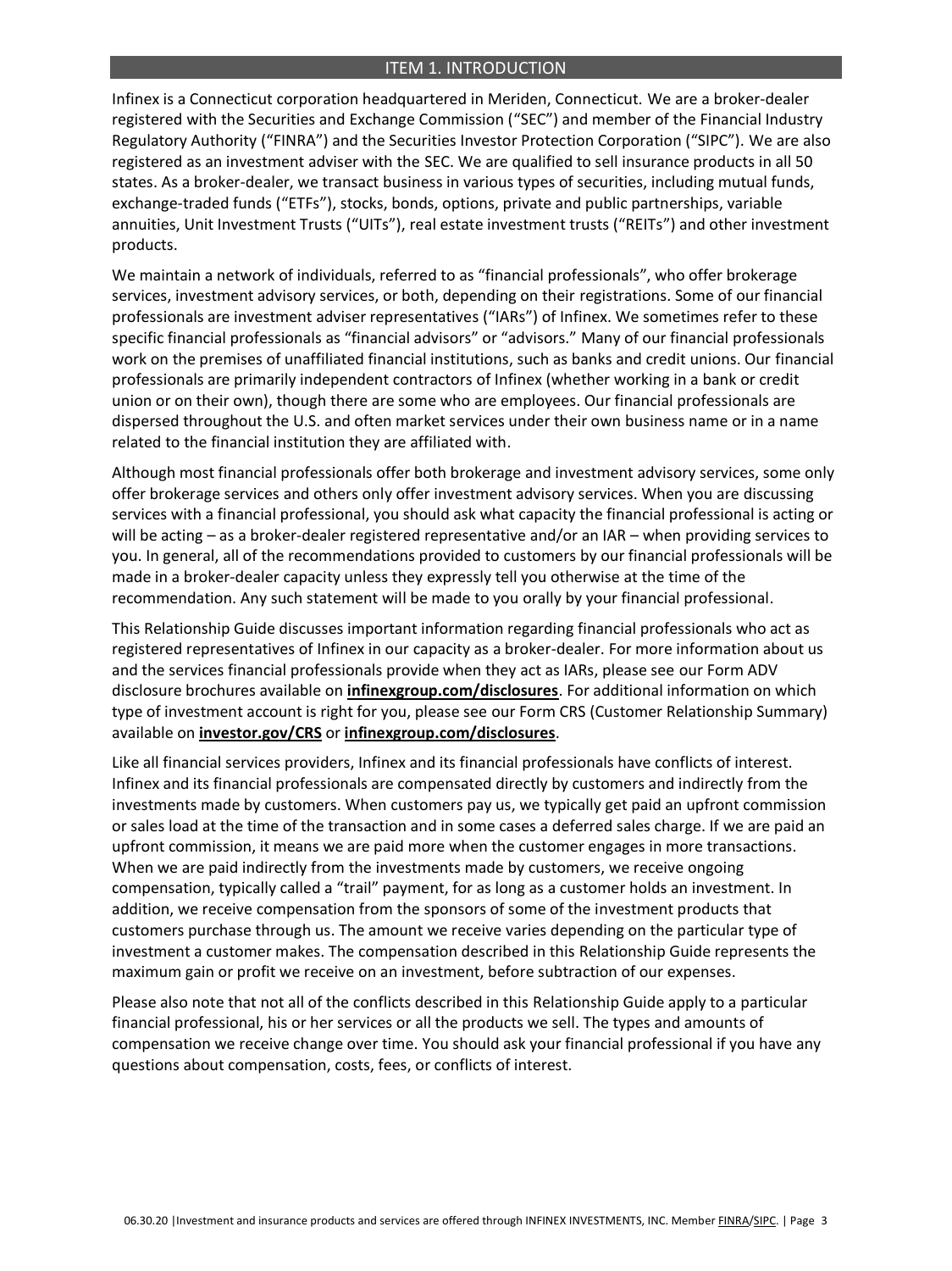## **COMMISSIONS AND SALES CHARGES**

 We receive upfront commissions when we execute transactions that result in the purchase or sale of a security. A commission, which also may be called a sales load, sales charge, or placement fee, is typically paid at the time of the sale, and can reduce the amount available to invest or can be charged directly against an investment. Commissions are often based on the amount of assets invested. We receive the sales charge or commission and share it with your financial professional. In some cases, a portion of the sales charge or commission is retained by the investment's issuer. Commissions vary from product to product and within product lines, which creates an incentive to sell a higher commission security rather than a lower commission security. The maximum and typical commissions for common investment products are listed below. For more information about commissions that apply to a particular transaction, please refer to the applicable investment's prospectus or other offering document.

- **Equities and Other Exchange Traded Securities**. The maximum commission charged by us in an agency capacity on an exchange traded security transaction, such as an equity, option, ETF, exchange traded note (ETN) or closed-end fund (CEF), is the lesser of \$75 plus 0.75% of the transaction value or \$0.55 per share. The financial professional can typically discount the commission amount in his or her discretion. The specific commission that you pay will be shown on the trade confirmation that you receive following the transaction. You can find our Standard Brokerage Commission Schedule at **[infinexgroup.com/disclosures](https://www.infinexgroup.com/disclosures)**.
- **Mutual Funds and 529s**. The maximum commission or sales charge permitted under applicable rules is 8.5%, although the maximum is typically 5.75%. The specific commission that applies can be found in the fund prospectus you receive in connection with the transaction.
- ▪ **Annuities**. The maximum upfront commission paid for new sales of annuities is typically 5.5%, but varies depending on the time purchased, and type of annuity, such as fixed, fixed index, traditional and investment-only variable annuities. The specific commission that you pay can be found in the annuity contract that you receive following the transaction.
- ▪ **Alternative Investments**. For alternative investment products, such real estate private placements or real estate investment trusts (REITs), the upfront sales load is as high as 6.0%. The specific commission that you pay can typically be found in the offering document for the investment.
- ▪ **Unit Investment Trusts (UITs)**. The maximum upfront sales charge paid typically ranges from 1.85% to 3.95%, and can depend on the length of the term of the UIT. The specific commission that applies can be found in the prospectus you receive following the transaction.
- **EXTER Structured Products**. For structured products such as structured notes and market linked certificates of deposit, the maximum upfront commission paid is as high as 4.25%, but varies depending on product, duration and product features. The specific commission that applies can be found in the offering document for the investment.

## **MARKUPS AND MARKDOWNS – PRINCIPAL OR DEALER TRANSACTIONS**

 When we buy from, or sell a security to, customers in a principal capacity, we buy or sell the security directly from or to the customer, rather than acting as the customer's agent to buy or sell the security from a third-party. These transactions are also known as "dealer transactions." In these circumstances, if we sell a security at a price higher than what we paid for it, we will earn the difference between the two prices, also called a markup. Conversely, if we buy a security from customer at a price lower than what we sell it for, we will earn the difference between the two prices, also called a markdown. Transactions in corporate and municipal bonds and other fixed-income securities often occur as dealer transactions, and we earn a markup or markdown on each transaction.

 The maximum markup/markdown on a transaction with a customer that we receive when acting in a principal capacity typically does not exceed 2.0% of the value of the security. On rare occasions, a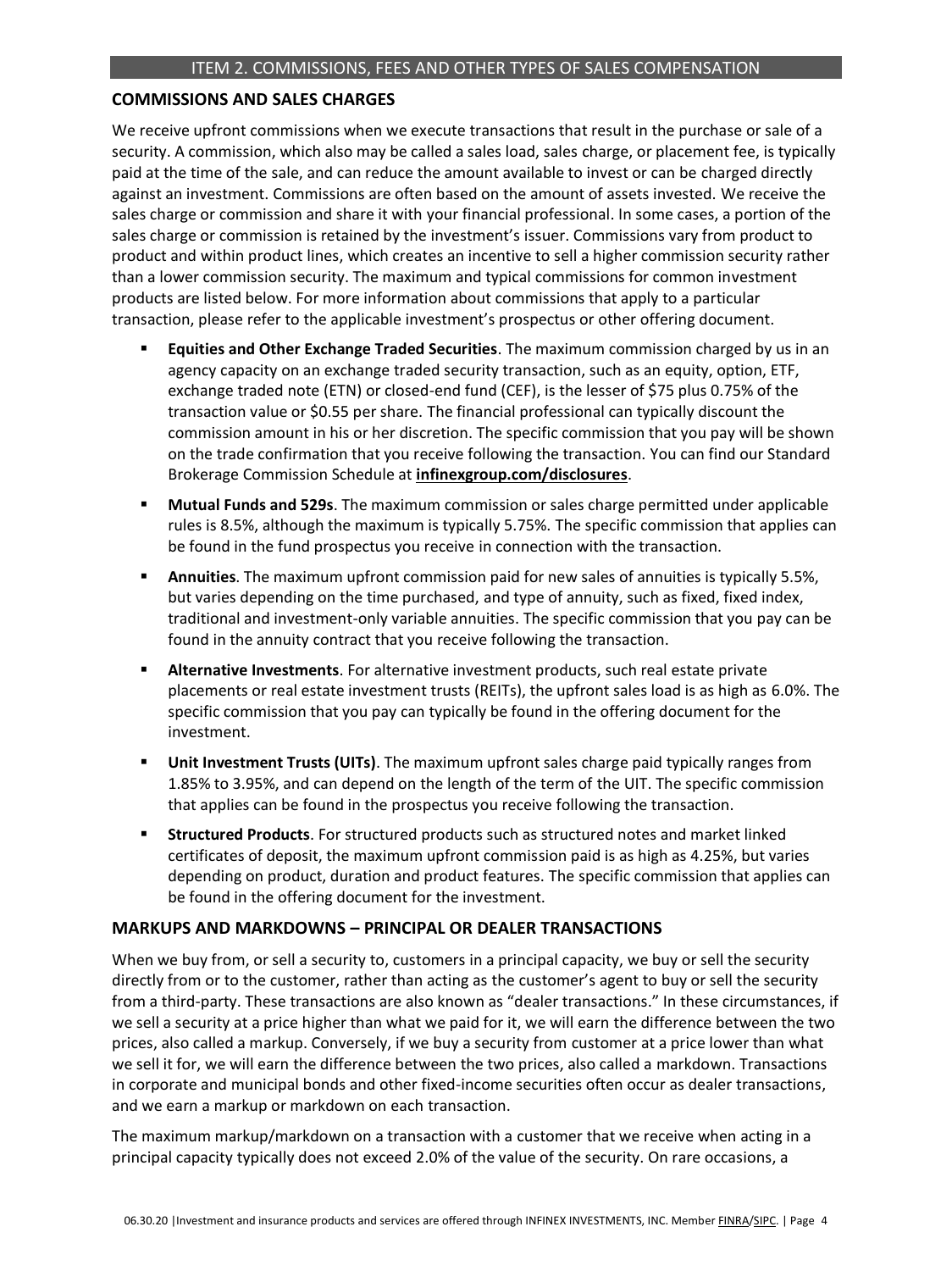markup/markdown may exceed 2.0% on a deeply discounted security or on a very small transaction. In many cases, the actual markup/markdown percentage is lower based on factors such as quantity, price, type of security, rating, and maturity. The specific markup/markdown you pay can be found in the transaction confirmation you receive following the transaction.

### **DIRECT FEES AND CHARGES**

 If customers hold an account opened through Infinex with our clearing broker, our clearing broker charges miscellaneous fees directly to the customer's account, such as fees for transaction processing, account transfers, inactivity fees, wire transfer fees, paper statement fees, and retirement account maintenance fees. For direct fees that apply per transaction, our clearing broker receives more fees the more transactions that result from the financial professional's recommendation. These direct fees and charges are set out in our Brokerage Account Fee Schedule located at **[infinexgroup.com/disclosures](https://www.infinexgroup.com/disclosures)**. Our clearing broker shares a portion of these types of fees with us. These fees are typically not shared with our financial professionals and are not charged by our clearing broker to the customer if the customer holds an account directly with a product issuer rather than with our clearing broker.

#### ITEM 3. THIRD PARTY COMPENSATION

 Infinex and our financial professionals receive compensation from investment product issuers and other third parties in connection with investments that our customers make in securities such as mutual funds, annuities, and alternative investments. Some types of third-party compensation are received by Infinex and shared with our financial professionals, and other types are retained only by us.

## **THIRD PARTY COMPENSATION SHARED BY INFINEX WITH OUR FINANCIAL PROFESSIONALS**

#### **Trail Compensation**

 Infinex and our financial professionals receive ongoing compensation from certain investment products such as mutual funds, annuities, and alternative investments. This compensation (commonly known as trails or Rule 12b-1 fees) is typically paid from the invested customer assets of the investment product under a distribution or servicing arrangement with the investment issuer and is calculated as an annual percentage of assets invested by our customers. The more assets you invest in the product, the more we will be paid in these fees. Therefore, we have an incentive to encourage you to increase the size of your investment. The amount we receive varies from product to product. This creates an incentive to recommend a product that pays a higher trail rather than a lower trail. We also have an incentive to recommend a product that pays trails (regardless of amount) rather than products that do not pay trails, and to continue to hold these products after you have purchased them. For more information about trail compensation received with respect to a particular investment, please refer to the prospectus, annuity contract or offering document for the investment.

- **Mutual Funds and 529s**. The ongoing payment depends on the class of shares but is between 0.25% and 1% of assets annually.
- **E** Annuities. We receive a trail payment from an annuity issuer for the promotion, sale, and servicing of a policy. The amount and timing of trail payments vary depending on the agreement between us and the issuer, and the type of policy purchased by the customer. The maximum trail payment for annuities is typically 1.5% and varies depending on the type of annuity.
- ▪ **Alternative Investments**. For alternative investment products, such as non-traded REITs, trail payments are as high as 1.5% on an annual basis.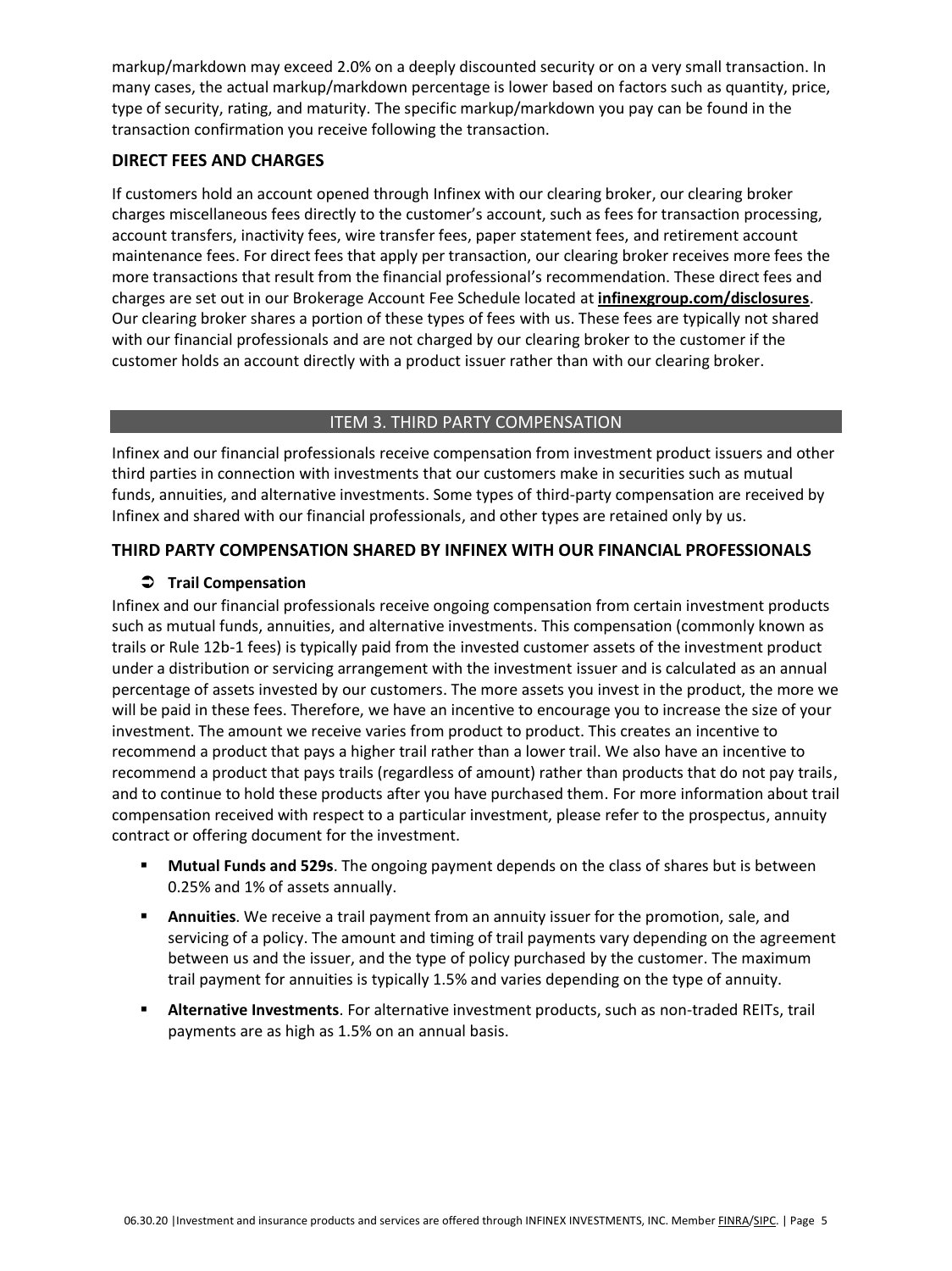#### **Concessions and Mutual Fund Finder's Fee**

 In certain cases, we and our financial professionals receive compensation from a mutual fund issuer in connection with transactions for which sales charges are waived or under other circumstances and as described in a fund's offering documents. This compensation is generally referred to as a finder's fee or concession and typically ranges between 0.25% and 1% of the transaction amount. We also receive concessions from investment issuers for other types of investments. These concessions vary from product to product and are generally shared between us and the financial professional. Concessions can be as high as 0.25% of the transaction amount for new issues of certificates of deposit, up to 1.25% of the transaction amount for alternative investments such as real estate private placements, and up to 3% of the transaction amount for structured products.

## **Life Insurance**

 We receive compensation from issuers of life insurance, such as universal, variable universal, whole life, and term and other insurance contracts that are available to brokerage customers. The compensation includes commissions and trails and may include payments for administrative services that we provide and/or payments made in connection with our marketing and sales-force education and training efforts, including our annual national sales and education conference and other conferences. We receive commissions in the range of 0.25% to 15% of first-year commissionable premiums. Infinex may also receive a trail payment in the range of 0.25% to 10% of subsequent premiums, if any. The amount of commission varies depending on the issuer, coverage, and the premium amount.

## **Non-Cash Compensation**

 Infinex, our employees and financial professionals receive non-cash compensation from investment issuers that is not in connection with any customer or investment. Compensation includes such items as gifts valued at less than \$100 annually, a dinner or ticket to a sporting event, or reimbursement in connection with educational meetings, customer workshops or events, or marketing or advertising initiatives, including services for identifying prospective customers. Investment issuers also pay, or reimburse us and/or our financial professionals, for the costs associated with education or training events that may be attended by our employees and financial professionals and for Infinex conferences and events.

## **Certain Collateralized Loan Arrangements**

 Our clearing broker, Pershing LLC ("Pershing"), offers a collateralized loan program referred to as the LoanAdvance program. Under the LoanAdvance program, customers can collateralize certain investment accounts to obtain a secured loan through Pershing. Your financial professional has the ability to markup the interest rate charged by Pershing in connection with secured loans obtained through the LoanAdvance program. In addition, Pershing shares revenue with us and our financial professional based on the interest rate and the amount of the outstanding loan. The LoanAdvance program creates a conflict because we have an incentive to recommend that you utilize the LoanAdvance program and to increase the interest rate that you pay. You are not required to use the LoanAdvance program to obtain a collateralized loan. You should be aware that the LoanAdvance program is only one of many ways to obtain a secured loan.

 Many of our financial professionals are located in branches of unaffiliated financial institutions, such as banks and credit unions. Many of these financial institutions offer loans that can be collateralized by your securities account with us. Because the financial professionals are often employees of the financial institutions, they have a conflict because they can be incented to encourage you to utilize the lending services of the financial institution.

## **THIRD PARTY COMPENSATION RETAINED BY INFINEX**

 Some types of third-party compensation are received by Infinex and not shared with our financial professionals. The following types of compensation are retained only by us.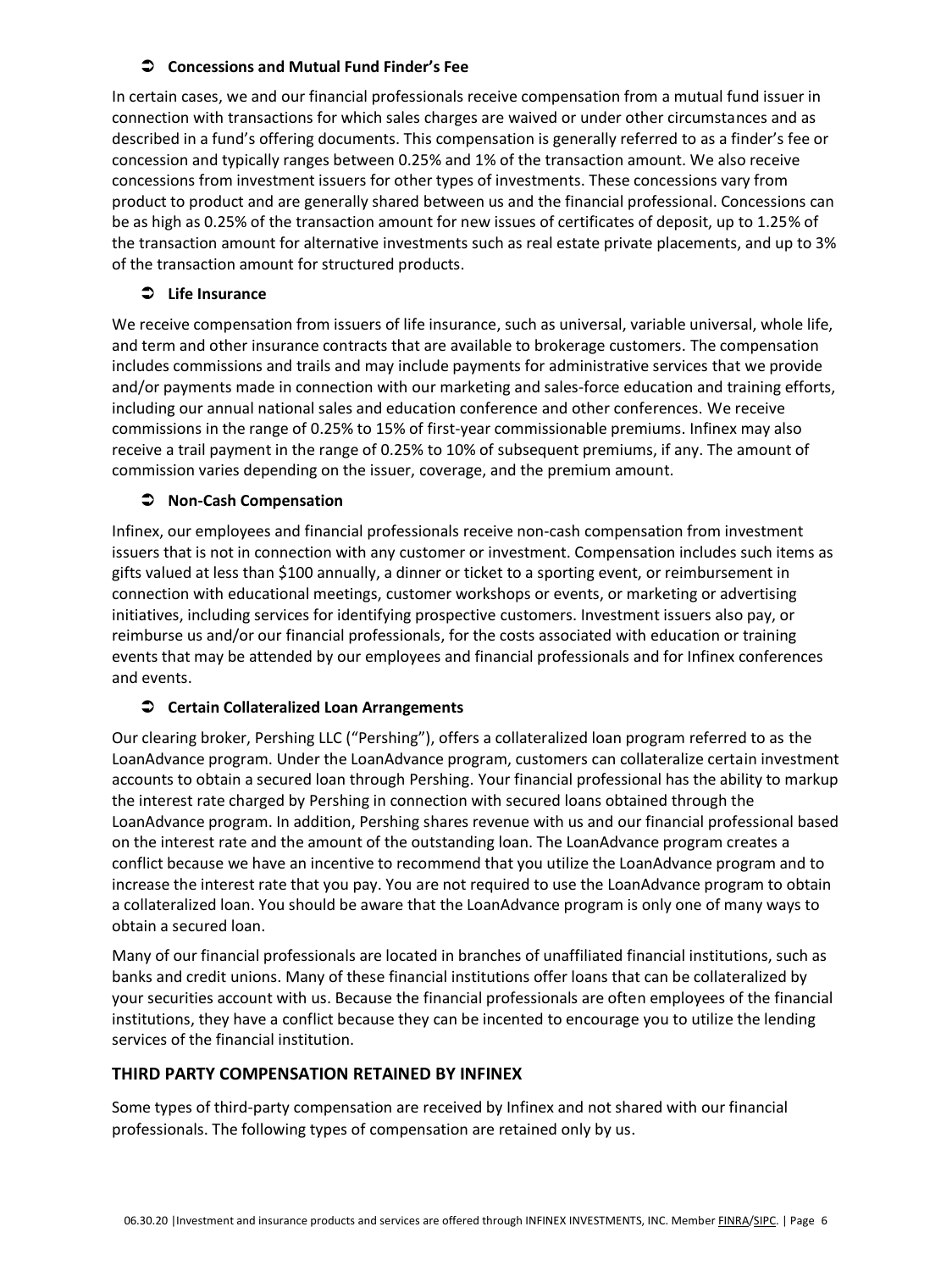#### **Cash Sweep Accounts**

 If a customer holds a brokerage account with Infinex which is custodied at Pershing, then Infinex offers a service to sweep cash held within the account into a money market sweep fund or an interest-bearing FDIC insured cash account. For non-qualified accounts, uninvested cash balances are automatically invested in the Federated Cash Reserves money market sweep fund. Infinex receives compensation from Pershing in an amount up to 0.6% of the assets invested in the fund. For qualified accounts (e.g., IRAs), Infinex offers a cash sweep option into either the Dreyfus Insured Deposit Program ("DID Program") or the Pershing Government Account Fund money market fund. Customers typically select the sweep option at the time of account opening. The DID Program is a bank deposit sweep program that can provide daily interest income and FDIC insurance on balances up to \$2.5 million. The Pershing Government Account Fund is a money market sweep account. We receive compensation from Pershing of up to 0.3% on assets invested through the DID Program and up to 0.6% on assets invested through the Pershing Government Account Fund.

 Depending on interest rates and other market factors, the yields on the DID Program accounts and money market sweep funds have been, and may continue in the future to be, lower than the aggregate fees and expenses received by us for a customer's participation in the cash sweep programs. This may result in a customer experiencing a negative overall investment return with respect to cash balances in the cash sweep programs. Interest rates under the DID Program and money market sweep funds may be lower than the interest rates available if you make deposits directly with a bank or other depository institution outside of our brokerage platform or you invest in a money market fund or other cash equivalent. You should compare the terms, interest rates, required minimum amounts and other features of the sweep program with other types of accounts and investments for cash.

## **Non-Sweep Money Market Mutual Funds**

 Customers can invest cash balances in a limited number of money market mutual funds other than as part of a sweep arrangement ("Non-Sweep Money Market Funds"). Depending on interest rates and other market factors, investment returns of money market mutual funds have been, and may continue in the future to be, lower than the aggregate fees and expenses charged by us in connection with the transaction. This may result in a customer experiencing a negative overall investment return with respect to cash reserves invested in the Non-Sweep Money Market Funds. You should understand that the share class offered for a particular Non-Sweep Money Market Fund charges higher fees and expenses than other share classes that are offered by the same Non-Sweep Money Market Fund but are not available on our platform. We receive compensation for Infinex customer assets invested in the Non-Sweep Money Market Funds for distribution and shareholder servicing services we provide for the funds and in connection with marketing support services we provide to the fund issuers.

 Unlike other types of mutual funds available on our platform, we make available Non-Sweep Money Market Funds from only a limited number of mutual fund issuers. By making available a limited number of Non-Sweep Money Market Funds, we can negotiate greater compensation from the fund companies for services we provide to the funds. Because of the limited number of Non-Sweep Money Market Funds available on the platform and the fees paid by those funds, other money market mutual funds not available through our brokerage platform are likely to have higher returns than the Non-Sweep Money Market Funds.

## **REVENUE SHARING PAYMENTS**

 We receive revenue sharing payments from product sponsors who participate in our sponsorship programs. Product sponsors make these payments to incentivize us to promote their products, and the sponsors receive preferential treatment as a result of the payment. These preferences include supporting our product marketing, education and training efforts for financial professionals so that product sponsors can communicate with financial professionals and employees and promote their products. These payments are typically calculated as a percentage of annual new sales, a fixed fee, or as a combination of both. These payments are not shared with our financial professionals.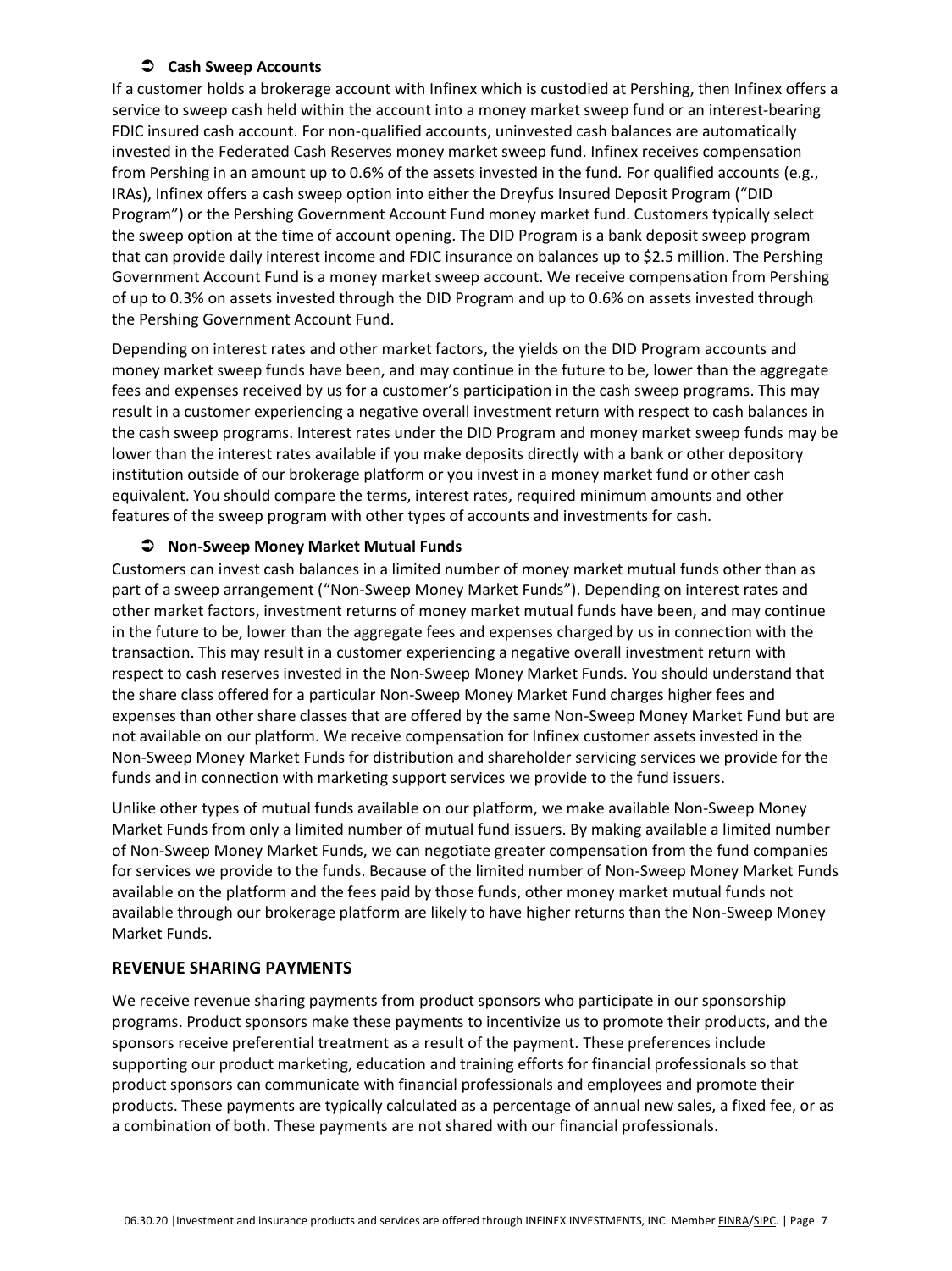**Mutual Funds.** Infinex receives flat annual payments at the discretion of certain fund issuers as support for Infinex's product marketing and the education and training efforts for financial professionals in connection with the sale of their products. Product sponsors that participate in the program are as follows:

■ Invesco

 **Variable Annuities.** We receive compensation that is based on sales of such products (up to 0.50% annually). We also receive flat annual payments at the discretion of certain insurance carriers as support for our product marketing and the education and training efforts for financial professionals in connection with the sale of their products. Product sponsors that participate in the program are as follows:

- 
- 
- Brighthouse ■ Sammons
- 
- Jackson National AXA Equitable
- 
- Midland National Lincoln National
- Principal Protective
- Prudential Symetra
- 
- AIG Nationwide
- Allianz **■** Pacific Life
	-
- Delaware Life Transamerica
	-
- Cuna Mutual Global Atlantic
	-
	-
	-
- Voya Western National

 **Fixed Annuities and Fixed Indexed Annuities.** We receive payments of up to 0.60% annually on sales of such products. We also receive flat annual payments at the discretion of certain insurance carriers as support for our product marketing and the education and training efforts for financial professionals in connection with the sale of their products. Product sponsors that participate in the program are as follows:

- 
- 
- American General Life Security Benefit
- American National Symetra
- 
- Benefit Bank Distributors Sammons
- 
- Delaware Life Transamerica
- 
- Global Atlantic (Forethought) Lincoln National
- Great American Principal
- **Jackson National Transformational Functional Function** Protective
- Lincoln National Mass Mutual
- Minnesota Life & Securian Life  **Midland National**
- Prudential SBLI
- 
- 
- Oceanview
- AIG New York Life
- Allianz **■** Pacific Life
	-
	-
- Athene The Standard
	-
- CUNA Mutual Security Benefit
	-
- Eagle Life  **Western Southern** 
	-
	-
	-
	-
	-
	-
	- Prosperity **Executive EXECUTE:** USA Life
- Western National Peliance Standard

 **Alternative Investments.** For certain alternative investments, we receive payments of up to 1.50% annually on sales of such products. These products include real estate investment trusts and other '40 Act funds. We also receive flat annual payments at the discretion of certain product issuers as support for our product marketing and the education and training efforts for financial professionals in connection with the sale of their products. Product sponsors that participate in the program are as follows:

- Black Creek Capital Inland
	-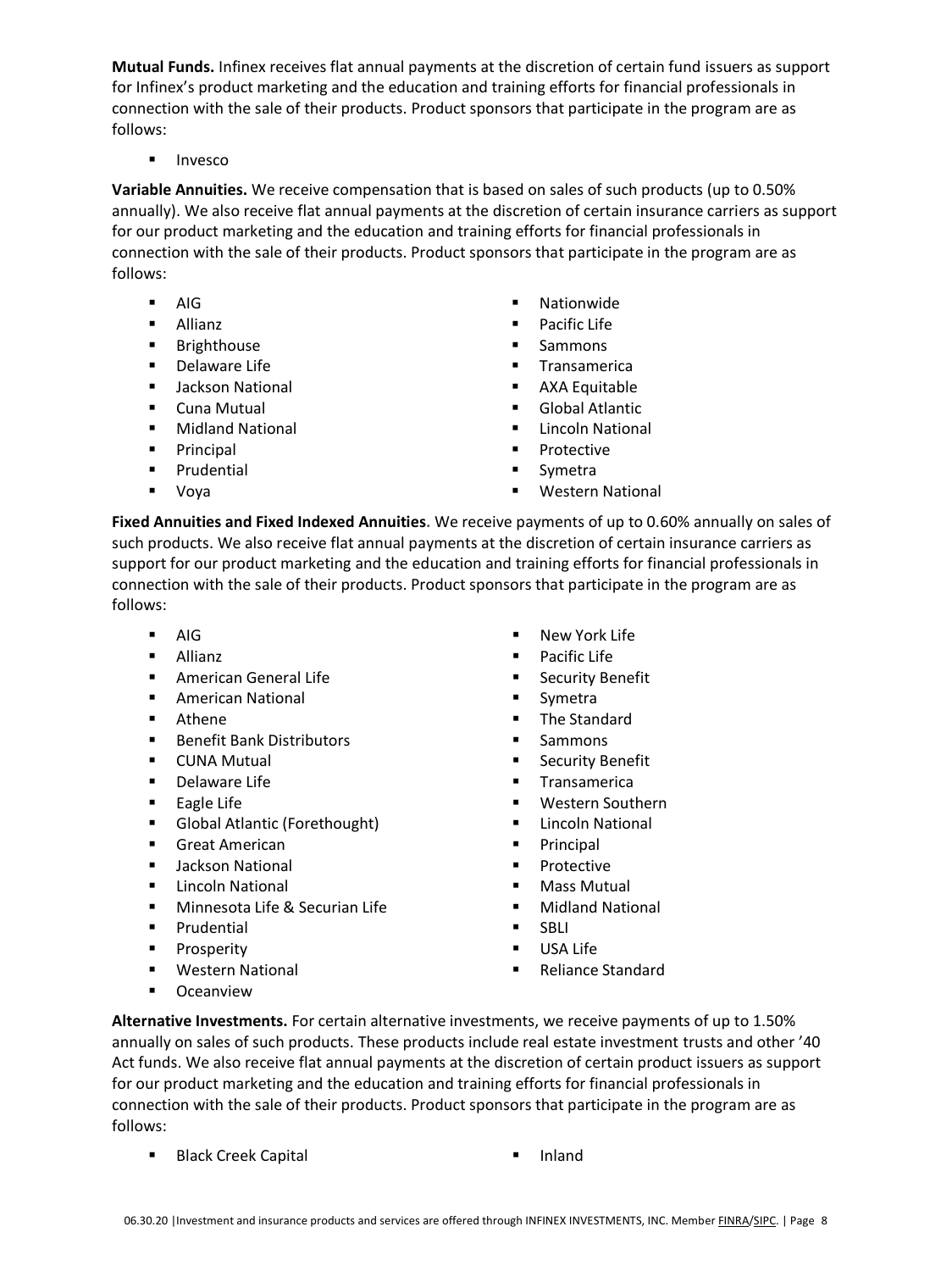- CIM Group (formerly Cole) BlueRock Capital
- Griffin Capital Sammons
- -

 **UITs.** We receive flat annual payments at the discretion of certain issuers of UITs as support for our product marketing and the education and training efforts for financial professionals in connection with the sale of their products. Product sponsors that participate in the program are as follows:

■ First Trust Portfolios

 **Life Insurance.** Infinex receives payments of up to 1.5% for sales and retention of insurance products. Product sponsors that participate in the program are as follows:

- Independent Order of Foresters
- 
- 
- Midland National Vive
- Mutual of Omaha
- National Life United Life
- Independent Order of Foresters Benefit Bank (formerly National Western)
- Gerber Life One America
- MassMutual Minnesota Life
	-
- Mutual of Omaha Western Southern
	-

 **Structured Products.** We receive payments of up to 0.25% annually on sales of certain structured notes and market linked certificates of deposit from the wholesaler of such products. The wholesaler also pays us an annual fixed fee as support for our product marketing and the education and training efforts for financial professionals in connection with the sale of their products. Products included in the program include the following issuers:

- Bank of the West **■** Credit Suisse
- Bank of Oklahoma HSBC Bank
- 
- 
- 
- CitiBank
- 
- 
- Barclays **■** JP Morgan Chase
- BMO Harris  **Morgan Stanley**
- Citigroup ■ Certain Other Proprietary Bank MLCDs

 **Insurance Marketing Organizations.** We receive compensation from certain Insurance Marketing Organizations ("IMOs") based on sales of insurance products from product providers represented by the IMOs that assist our financial professionals with life insurance and fixed annuity products. This compensation is used by us to offset a variety of expenses, including marketing, training, educational presentations and other support.

 The product sponsors described above pay us different amounts of revenue sharing and receive different levels of benefits for such payments. Because these fees can vary by product issuer, we have a conflict because we have an incentive to recommend a product that pays more in revenue sharing than a product that pays a lower amount. We do not share these revenue sharing payments with financial professionals.

## **PERSHING RELATIONSHIP**

 Pershing LLC ("Pershing") is the clearing firm for our brokerage and investment advisory business. Due to this business relationship, Pershing shares with us a portion of the commissions and fees you pay to Pershing. The following is a brief description of some of the revenue items received from Pershing.

 As described above, Pershing receives revenue from the money market funds and deposit sweeps and shares that revenue with us for money market funds/deposit sweeps made available to you in your brokerage account. In addition, Pershing charges brokerage fees including account transfer fees, IRA custodial and termination fees, confirmation fees, paper confirm statement fees, margin interest, interest on free credit balances, and inactive (custodial) account fees. Portions of these fees are shared with us. Pershing receives shareholder servicing fees from certain mutual fund sponsors as part of their FundVest NTF (No Transaction Fee) program, shares a portion of these fees with us and does not charge us a ticket charge. Our financial professionals typically do not receive any part of the revenue generated by these fees.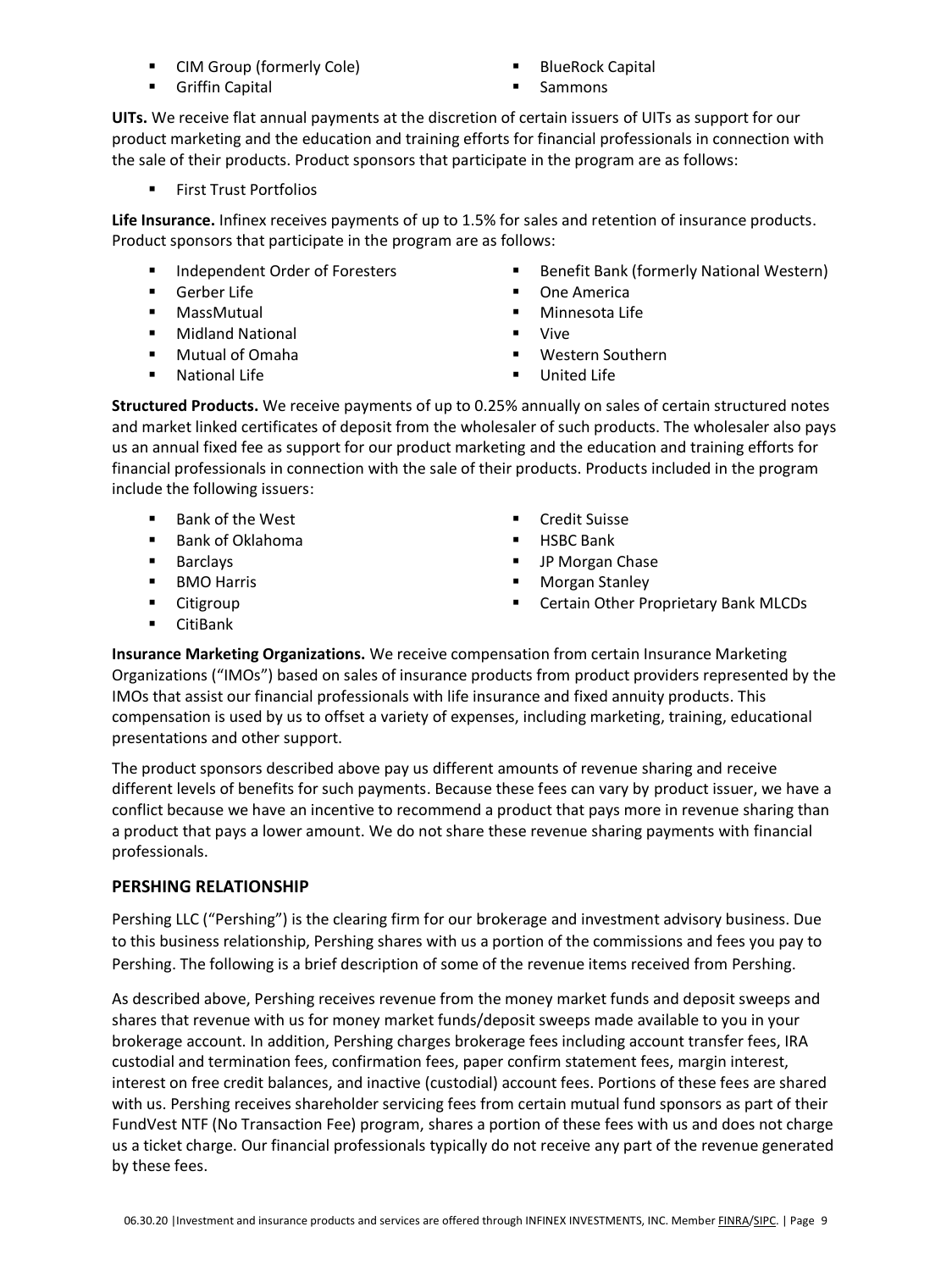Pershing has provided us with a subordinated forgivable loan. Portions of the loan balance and applicable interest are forgiven each year so long as we continue to maintain a minimum level of business with Pershing. Pershing also provides us with cash payments in the form of an annual new business development credit and reimbursements for costs associated with the recruiting and retention of new financial professionals. Our relationship with Pershing creates a conflict because we have an incentive to recommend transactions in securities that utilize the services of Pershing, However, as noted above, our financial professionals do not typically share in the payments that we receive.

## ITEM 4. PRODUCT COSTS AND RELATED CONFLICTS

 Our financial professionals provide recommendations with respect to a broad range of investment products, including stocks, bonds, ETFs, mutual funds, annuities, and alternative investments. Each type of investment product carries unique risks, and many investment products charge fees and costs that are separate from, and in addition to, the commissions and fees that we and our financial professionals receive. You can learn more about these risks and the fees and costs charged by an investment product by reviewing the investment product's prospectus, offering memorandum, annuity contract, or other disclosure documents.

 Set out below is the typical range of expenses of the various investment products we sell. In most cases, these expenses are in addition to the commissions and fees that we receive for our brokerage services.

**ETFs.** The expense ratios range from 0.05% to 1.0%, with an average expense ratio of around 0.45%.

 **Mutual Funds**. Expense ratios can vary based on the type of mutual fund purchased. The average expense ratio for actively managed funds is 0.5% to 1.0%. The average expense ratio for passive index mutual funds is 0.2%.

 **Annuities.** The typical range of annual expenses associated with annuities is 0.6% to 5.0% dependent upon the combination of options selected by the investor, including type of annuity (variable annuities have a mortality and expense fee whereas fixed index annuities do not), optional riders elected (living and/or death benefits) and investment options where applicable (subaccounts or models for variable annuities).

 **Alternative investments.** The typical range of annual expenses, excluding any commissions or dealer manager fees, is 2.0% to 3.5% which may include management fees, acquisition fees, disposition fees, performance participation fees, organization and offering fees, or interest payments on borrowed funds.

 **UITs**. Typical annual operating expenses for UITs range from 0.2% to 4.0%. Equity UITs usually comprise the low end of the range while UITs whose trust consist of a basket of CEFs typically comprise the high end of the range.

## **SHARE CLASS AND FUND SELECTION**

 We offer various share classes of mutual funds and 529s. As an example, certain mutual fund share classes, often referred to as Class A shares, charge an upfront sales charge and an ongoing trail. For other mutual fund share classes, often titled Class C shares, there is no upfront sale charge paid. However, there is an ongoing trail payment and a contingent deferred sales charge to the investor if there is a redemption within a certain period of time after purchase. Depending on the length of the holding period for the mutual fund or 529, and other factors, one share class may be less expensive to the investor than another. Infinex and our financial professionals earn more or less in compensation for one share class than another. We and our financial professionals have a conflict because we have an incentive to recommend that you purchase an investment in a share class that pays us more compensation.

 Because of their characteristics and sales load structure, mutual funds generally are longer term investments. Frequent purchases and sales of mutual funds can result in significant sales charges unless the transactions are limited to exchanges among mutual funds offered by an issuer that permits exchanges without additional sales charges. We and our financial professionals have a conflict because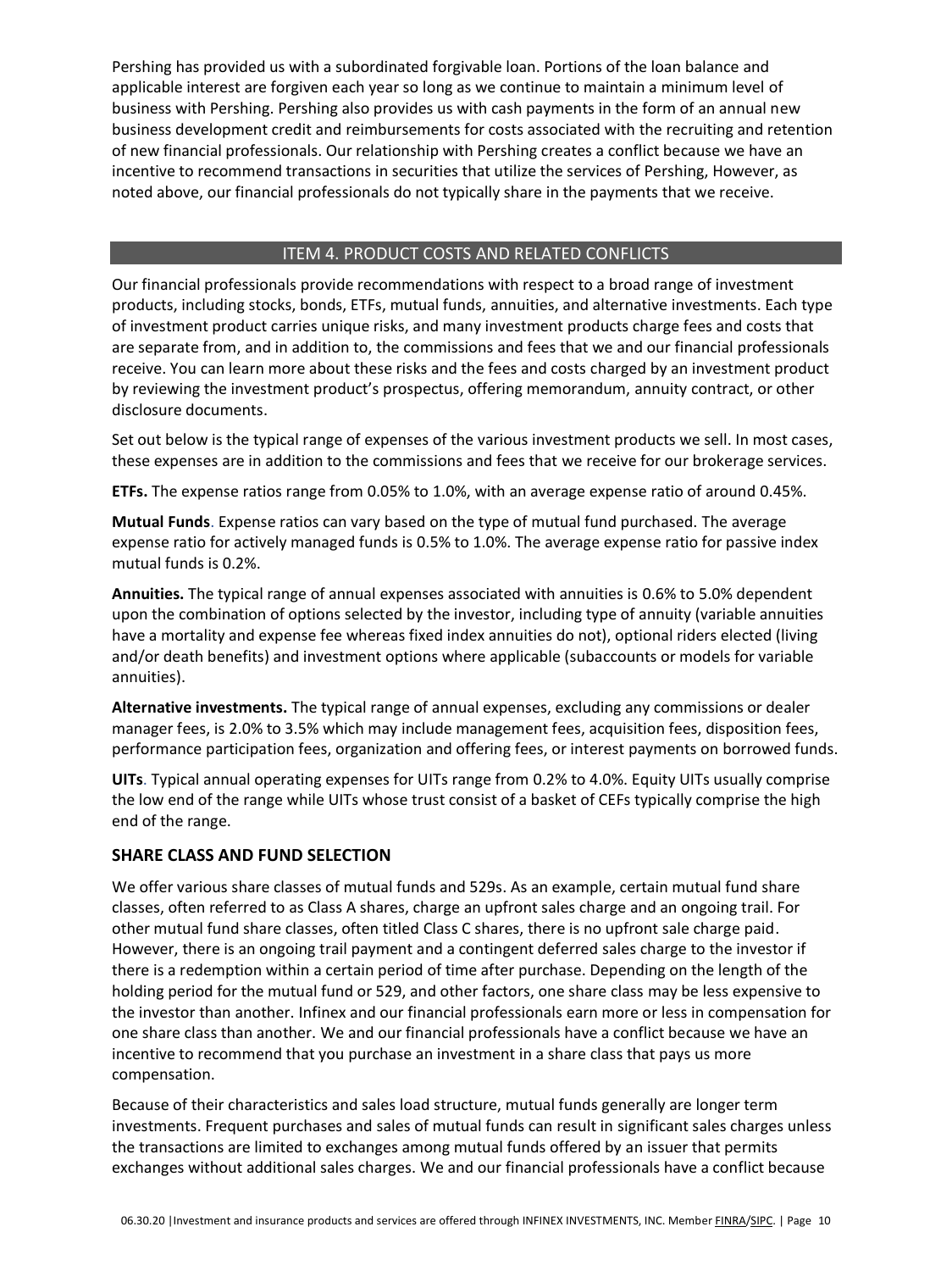we have an incentive to recommend exchanges to mutual funds that assess new or additional sales charges. We maintain policies and procedures that are designed to detect and prevent excessive mutual fund switching, but you should monitor your account and discuss with your financial professional any frequent mutual fund purchases and sales.

 Some share classes or funds we offer do not charge or pay to us an upfront sales charge and pay us ongoing trails of 0.25% or less annually ("no-load funds"). Infinex makes no-load funds available only to certain customers or through certain of our programs. We may be compensated in other ways by issuers of no-load funds, such as through revenue sharing payments. Because of the limited compensation from no-load funds, we have an incentive to limit the availability of no-load funds we offer and to recommend you invest in funds that impose sales charges and trails.

 We also offer various mutual funds and ETFs, some of which have similar or identical investment strategies but differing fee structures. For example, a mutual fund that is designed to track an index of securities, such as the S&P 500 Index, may have higher or different types of fees than an ETF that is designed to track the same index. Whether a fund or ETF is more expensive than another fund or ETF with a similar or identical investment strategy may depend on factors such as length of holding, size of the initial investment and other factors. Infinex and our financial professionals may earn more compensation for one fund or ETF than another, giving us and our financial professionals an incentive to recommend the product that pays more compensation to us.

#### ITEM 5. CLIENT REFERRALS, OTHER COMPENSATION AND OTHER CONFLICTS

## **PAYMENT FOR REFERRALS**

 Many of our financial professionals offer brokerage and advisory services on the premises of unaffiliated financial institutions, like banks and credit unions. In many of these cases, the financial institution pays an employee (e.g., a teller) a "nominal" fee for referrals to the financial professional in accordance with applicable banking laws and regulations.

 Infinex and our financial professionals may at times enter lead generation, marketing and/or referral arrangements with third parties and other financial intermediaries, including for the purpose of introducing new customers. The fees paid for these services can be structured in various ways, including an ongoing flat fee.

#### **MARGIN**

 We offer customers the ability to purchase securities on credit, also known as margin purchases. When a customer purchases securities on margin, Pershing extends a line of credit to the customer and charges interest on the margin balance. We have a financial incentive to encourage margin borrowing because Pershing shares with Infinex the revenues it earns on customer margin accounts. That financial incentive creates a conflict of interest because we benefit from a customer's decision to borrow and incur the various fees and interest described above. We share margin revenue with a small number of our financial professionals. These financial professionals have a conflict because they have an incentive to recommend that you purchase securities on margin. If contemplating use of margin, please consult the Pershing Margin Agreement and related disclosures for additional details.

#### **ERROR CORRECTION**

 If a customer holds an account with us and a trade error caused by us occurs in the account, we will cancel the trade and remove the resulting monetary loss to a customer from the account. If a trade correction is required as a result of a customer action (e.g., if a customer does not make full payment for purchases or fails to deliver negotiable securities for liquidations before trade settlement), we will cancel the trade and any resulting monetary loss will be borne by the customer. In the case of a trade that requires a correction and that resulted in a monetary gain to the customer, such gain may be removed from the account and may result in a financial benefit to us.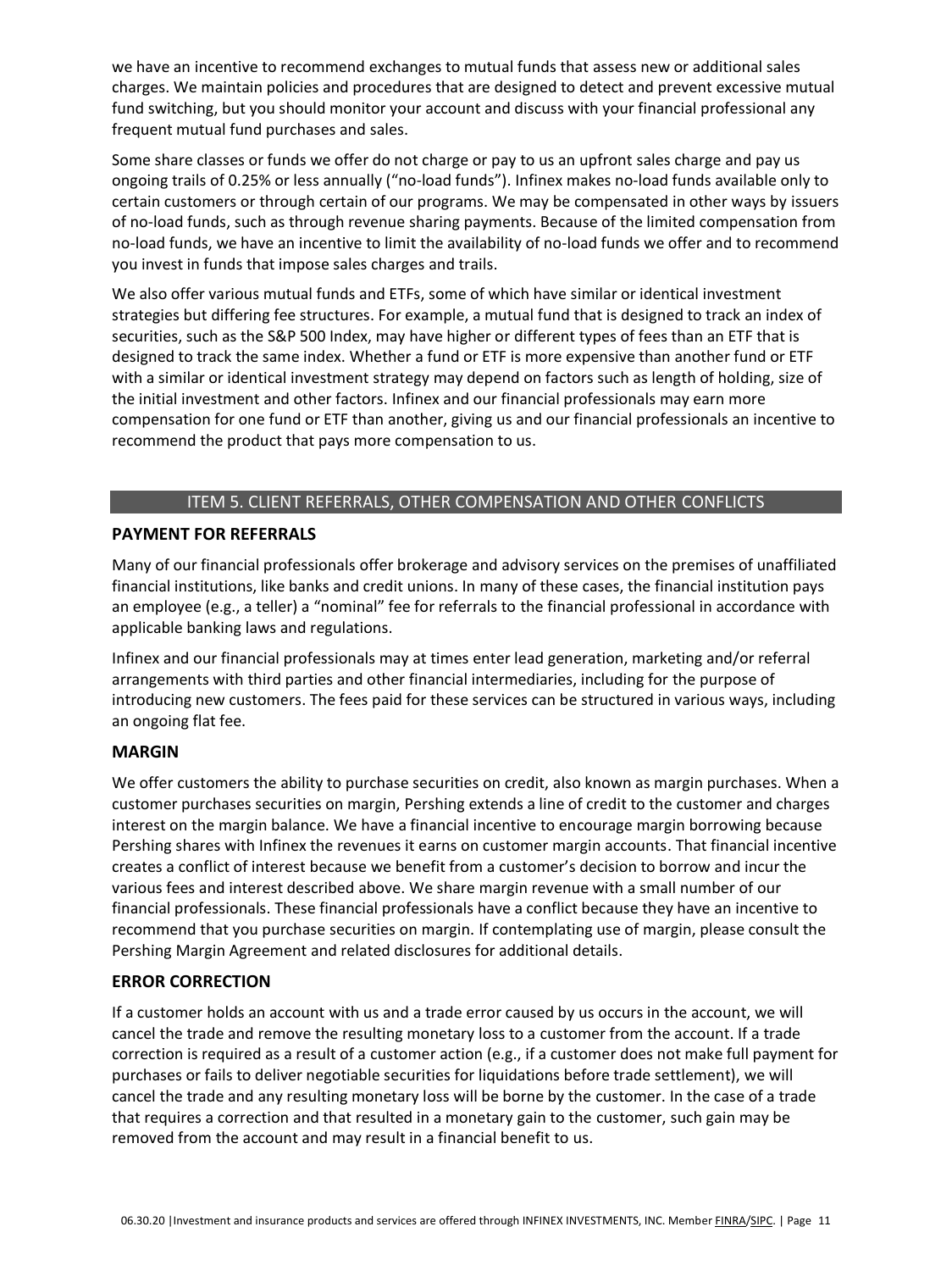### **ROLLOVERS AND EXCHANGES**

 If you decide to move assets out of a retirement plan, such as a 401(k) plan, and into an individual retirement account ("IRA"), called a "rollover," we have a financial incentive to recommend that you invest those assets with us. This is because we will be paid on those assets, for example, through commissions, fees and/or third party payments. You should be aware that such fees and commissions likely will be higher than those you pay through the plan, and there can be custodial and other maintenance fees. As securities held in a retirement plan are generally not transferred to an IRA, commissions and sales charges may be charged when liquidating such securities prior to the transfer, in addition to commissions and sales charges previously paid on transactions in the plan.

 Some investment products, such as fixed and variable annuities, carry surrender charges that are incurred if the investment is sold prior to the end of the surrender period. Our financial professionals sometimes recommend new investments upon the expiration of the applicable surrender period. Our financial professionals have a conflict because they have an incentive to sell a new investment product and generate a new commission or sales charge when the surrender charge on an existing product is no longer applicable.

## **LIMITATIONS ON INVESTMENT RECOMMENDATIONS**

 Infinex and our financial professionals offer and recommend investment products only from investment issuers with which we have entered selling and distribution agreements. Other firms may offer products and services not available through us, or the same or similar investment products and services at lower cost. In addition, we may only offer certain products in a brokerage account, even though there is a version of the product that may be offered at a lower cost through an advisory account, and vice versa.

 The scope of products and services offered by certain of our financial professionals may also be more limited than what is available through other financial professionals. A financial professional's ability to offer individual products and services depends on his or her licensing, registrations, training, or branch office policy restrictions. For example, a financial professional maintaining a Series 6, Series 63 and Life Insurance Agent license is limited to providing investment company securities, such as mutual funds and UITs and variable annuity contracts. A financial professional maintaining a Series 7, Series 63 and Life Insurance Agent license can provide recommendations, including all securities available for sale by a Series 6 representative as well as individual stocks, bonds, and alternative investments, among others. As another example, a financial professional may only be licensed to provide brokerage services, and not advisory services, or vice versa. To provide investment advisory services, a financial professional is often required to be registered as an IAR with the state in which he/she has a place of business.

 Customers should ask their financial professional about the securities or services he/she is licensed or qualified to sell, and his or her ability to service investments that you transfer to us from another firm. You should also review the licenses held by your financial professional by visiting the FINRA BrokerCheck system at **[brokercheck.finra.org](https://brokercheck.finra.org/)**.

## **COMPENSATION OF CERTAIN INFINEX EMPLOYEES**

 Certain of our employees provide sales support resources to financial professionals who offer various types of brokerage and advisory products, programs, platforms, and services. The compensation that we pay to these employees varies based on several factors, including assets in the program and compensation earned by us from the sales of these products and services. These sales employees have an incentive to promote certain Infinex programs and platforms over others or those available through third parties.

#### **PARTICIPATION OR INTEREST IN CLIENT TRANSACTIONS**

 Financial professionals can invest in the same securities that they recommend to customers or in related securities, such as options or other derivatives. This creates a conflict because there is a possibility that financial professionals might benefit from market activity by a customer in a security held by such person. In addition, a financial professional may trade in the recommended securities at or around the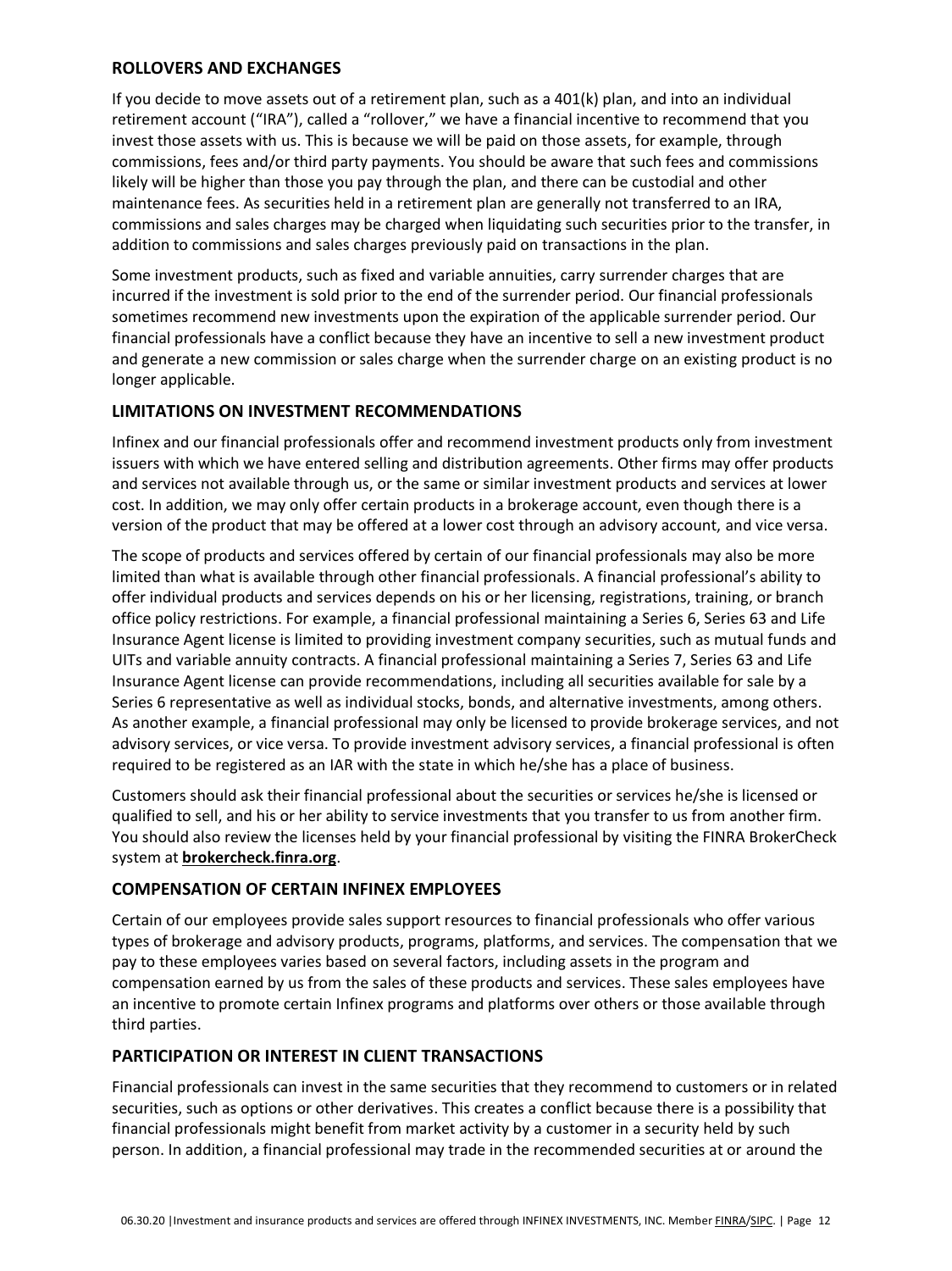#### ITEM 6. FINANCIAL PROFESSIONAL COMPENSATION, FEES AND RELATED CONFLICTS

 Many of our financial professionals offer brokerage and advisory services on the premises of unaffiliated financial institutions, like banks and credit unions. In most of these arrangements, the financial professional is an employee of the financial institution and an independent contractor of Infinex. In a small number of arrangements, the financial professional is an independent contractor of both the financial institution and Infinex. In very limited cases, the financial professional is our employee. Lastly, we have a number of financial professionals who are independent contractors of ours and who are not affiliated with a financial institution. Described below are the compensation and other benefits that financial professionals receive either directly or indirectly through us.

#### **CASH COMPENSATION**

 In financial institutions where our financial professional is an employee of the institution, we typically share compensation directly with the financial institution, including a portion of the brokerage commissions and fees the financial professional generates. In this case, the financial institution pays a portion of the compensation to the financial professional. This compensation can vary depending on the investment product or service recommended. The financial institution can limit the types of products that can be sold by a financial professional.

 We typically share with the financial institution between 80% to 100% of the commissions and ongoing trail payments that we receive in connection with the investment. In this case, the financial professional, as an employee of the financial institution, will be compensated by the financial institution in accordance with the terms agreed upon between the financial institution and the financial professional and approved by us (which varies depending on each financial institution and financial professional). This compensation is usually in the form of salary, bonus, a percentage of commissions and fees, or a combination of these factors. Financial institutions sometimes compensate financial professionals based upon sales goals or targets. Financial professionals have a conflict because they have an incentive to meet these sales goals or targets. In addition, some financial institutions are affiliated with investment product issuers, such as issuers of market linked certificates of deposit. These arrangements present a conflict of interest for the financial professional to encourage customers to invest in that financial institution's proprietary investment products.

 If the financial professional is not an employee of the financial institution where he or she provides services to a customer, we typically share between 25% to 75% of the revenues generated with the financial professional and between 15% to 35% with the financial institution. We directly employ a limited population of financial professionals located in financial institutions. Such financial professionals are compensated in a manner consistent with financial professionals employed by financial institutions and described above.

 For our independent financial professionals, we typically pay a percentage of the revenue the financial professional generates from sales of products and services. The percentage received can vary (typically between 80% to 100%) depending on his or her agreements with us and the investment product or service recommended, and can be more, or less, than what he or she would receive at another brokerage firm.

 As described above, compensation for financial professionals is typically based upon a percentage of the revenue they produce for us. The payments can include a bonus that is based on the amount of assets serviced or revenue generated by the financial professional. In addition, many financial professionals are paid on a "grid" with escalating tiers as their revenue increases. This creates a conflict because our financial professionals have an incentive to generate more revenue by encouraging you to trade more, purchase higher compensation investments, or increase your assets under management in order to generate more income, be eligible for more incentive awards or to increase the tier in their compensation grid.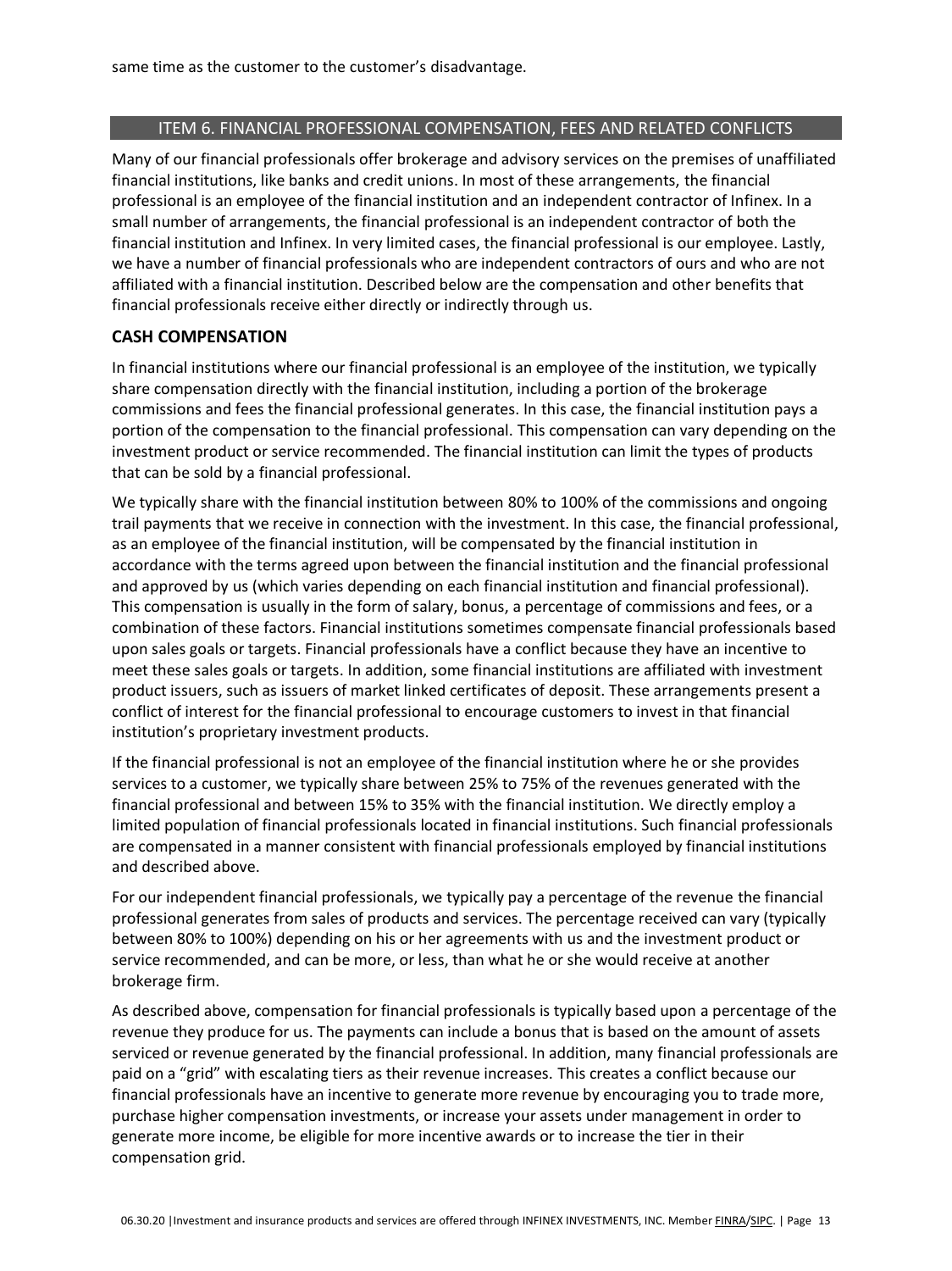In addition, we pay compensation to branch managers based on sales of products and services in the branch or related to the branch. In some cases, financial professionals pay a portion of their compensation to their branch manager or another financial professional for supervision and/or administrative or sales support. There is a conflict of interest because the compensation affects the branch manager's ability to provide objective supervision of the financial professional. Infinex and the branch managers have an obligation to supervise the financial professionals and may decide to terminate a financial professional's association with us based on performance, a disciplinary event, or other factors. The amount of revenue a financial professional generates creates a conflict of interest when considering whether to terminate a financial professional.

#### **OTHER BENEFITS**

 Financial professionals are eligible to receive other benefits based on the revenue they generate from sales of products and services. These benefits present a conflict of interest because the financial professional has an incentive to remain a registered representative of Infinex to maintain these benefits. These benefits include eligibility for special recognition programs, awards, practice management support and enhanced service support levels that confer a variety of benefits, and conferences (e.g., for education, networking, training, and personal and professional development). Such benefits also include payments that can be in the form of repayable or forgivable loans (e.g., for retention purposes or to assist a financial professional grow his or her securities practice). If we make a loan to a new or existing financial professional, there is also a conflict of interest because our interest in collecting on the loan affects our ability to objectively supervise the financial professional.

 Our financial professionals also receive non-cash compensation from some of our product issuers, including mutual funds and insurance companies. This compensation includes business entertainment, expense reimbursement for travel associated with educational or similar business meetings, financial assistance in covering the cost of marketing and sales events, and small gifts. This non-cash compensation creates a conflict because our financial professionals have an incentive to recommend those investments whose issuers offer these forms of compensation.

#### **FEES CHARGED TO FINANCIAL PROFESSIONALS**

 We charge financial professionals or the unaffiliated financial institution, if applicable, various fees for, among other things, trade execution, administrative services, insurance, certain outside business activity related supervision, technology, and licensing. Depending on the situation, these fees make it more, or less, profitable for financial professional to offer and recommend certain services or products over others. In certain cases, these fees are reduced based on the financial professional's overall business production or the amount of assets serviced by the financial professional, which gives the financial professional an incentive to recommend that customers invest more in their account or engage in more frequent transactions. Transaction fees charged to a customer's financial professional can also vary depending on the specific security that the financial professional recommends. As an example, the transaction fees a financial professional must pay to us to purchase or sell a mutual fund for a customer's account may differ between funds, which creates an incentive for the financial professional to recommend the fund that carries the lowest transaction charge.

## **RECRUITMENT COMPENSATION AND OPERATIONAL ASSISTANCE**

 If a financial professional or related financial institution recently became associated with us after working with another financial services firm, he or she may have received recruitment compensation from us in connection with the transition. In many cases, this transition assistance includes payments from us that are commonly intended to assist a financial professional with costs associated with the transition; however, we do not verify that any payments made are used for transition costs. These payments can be in the form of repayable or forgivable loans. The loans are generally subject to repayment if the financial professional leaves us before a specified period or other conditions are not met. In addition, for certain situations involving the transfer of customer accounts from a third-party platform to our platform, existing financial professionals are eligible to receive a payment of up to 0.10% of the total customer assets transferred to us to assist with offsetting the estimated time and expense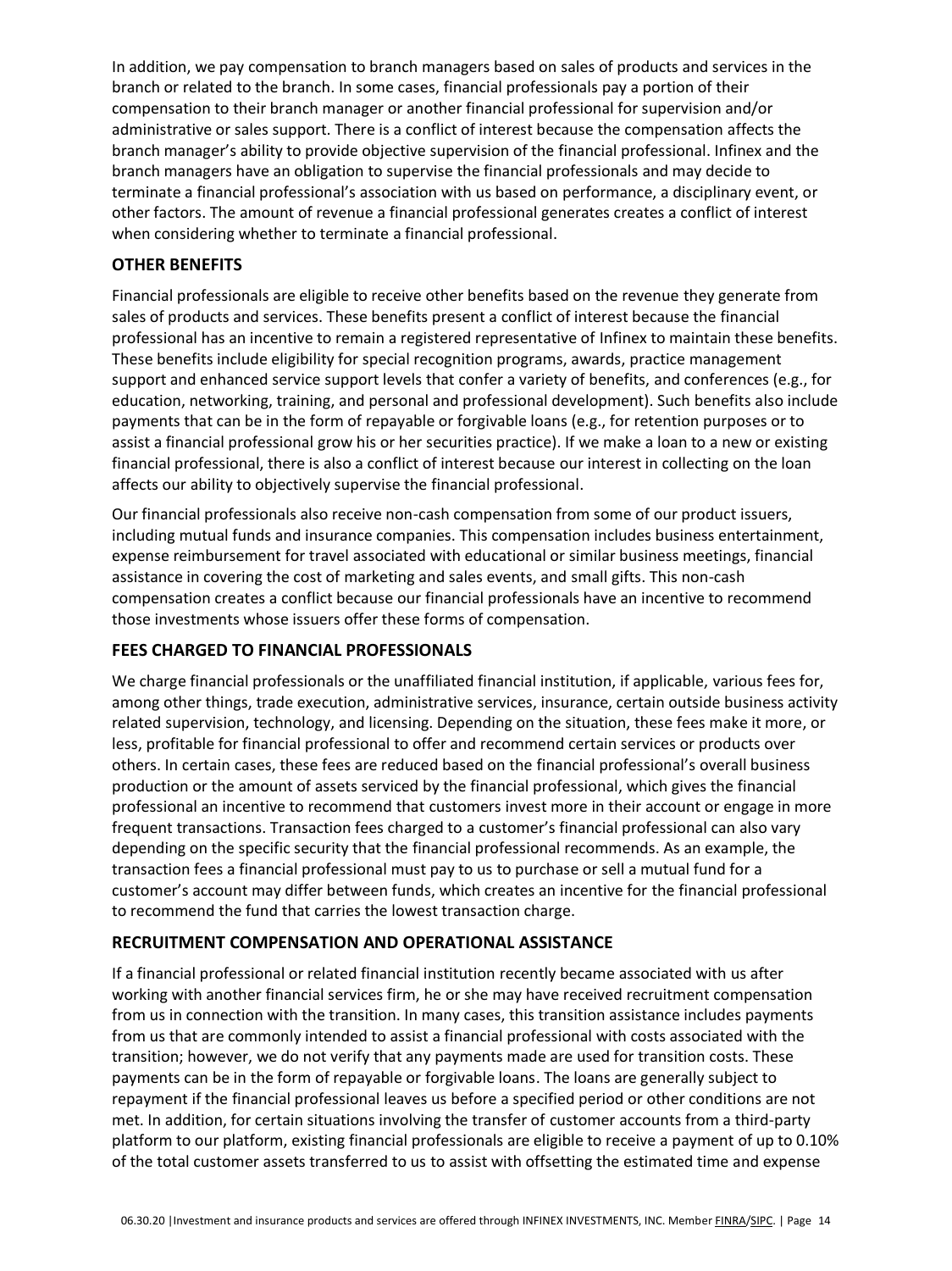he or she incurs to complete the account transfer process.

 The amount of recruitment compensation is often significant in relation to the overall revenue earned or compensation received by the financial professional at his or her prior firm. Such payments are generally based on the size of the financial professional's business established at his or her prior firm, for example, a percentage of the revenue earned or assets serviced at the prior firm, or on the size of the assets that transition to us. The receipt of this compensation creates a conflict of interest in that the financial professional has a financial incentive to recommend that a customer open and maintain an account with us for advisory and/or brokerage services, and to recommend switching investment products or services where a customer's current investment options are not available through us, in order to receive the this type of benefit or payment. In addition, as the financial professional can have a reduction in income during the transition from a prior firm to us, there is a conflict in that the financial professional may try to make up the shortfall by having customers engage in excessive or unnecessary trading.

 Should a financial professional recommendation be for a customer to move assets from another brokerage firm to us, customers can incur fees from the prior firm including liquidation fees, account termination, or transfer fees. Our fee structures will be different than from the prior firm and fees for services such as wire transfers, courier fees, postage costs could be more expensive at Infinex than at the prior firm.

## **OUTSIDE BUSINESS ACTIVITIES OF FINANCIAL PROFESSIONALS**

 Financial professionals are permitted to engage in certain Infinex-approved business activities other than the provision of brokerage and advisory services through us, and in certain cases, a financial professional receives more compensation, benefits and non-cash compensation through the outside business than through us. Some financial professionals are accountants, real estate agents, insurance agents, or tax preparers, and some financial professionals refer customers to other service providers and receive referral fees. As an example, a financial professional could sell insurance through a separate insurance agency. In these circumstances, the financial professional would be subject to the policies and procedures of the third-party insurance agency related to the sale of insurance products and would have different conflicts of interest than when acting on behalf of us. In addition, the financial professional may earn compensation, benefits and non-cash compensation through the third-party insurance agency and may have an incentive to recommend the customer purchase insurance products away from us. If you engage with a financial professional for services separate from us, you may wish to discuss with him or her any questions you have about the compensation he or she receives from the engagement.

 Customers sometimes desire to enter into other outside business arrangements with our financial professionals, including making joint investments with them or lending them money. We have policies and procedures that severely restrict the ability of our financial professionals to enter into these kinds of business relationships with our customers. In the event that you enter into this type of arrangement with a financial professional away from us, the financial professional has a conflict because they have an incentive to place their personal interest ahead of yours.

 In summary, a financial professional that is involved in outside activities as described above, as well as being involved in businesses with customers, can create a conflict where the financial professional is putting the interests of these other outside activities ahead of those of their customers.

 Additional information about your financial professional's outside business activities is available on FINRA's website at **[brokercheck.finra.org](https://brokercheck.finra.org/)**.

#### **COMPENSATION FOR OTHER SERVICES**

 Infinex and our financial professionals can offer various types of advisory and brokerage programs, platforms, and services, and earn differing types and amounts of compensation depending on the type of service, program or platform in which you participate. This variation in compensation can incentivize a financial professional to recommend services, programs or platforms that generate more compensation for us and the financial professional than others.